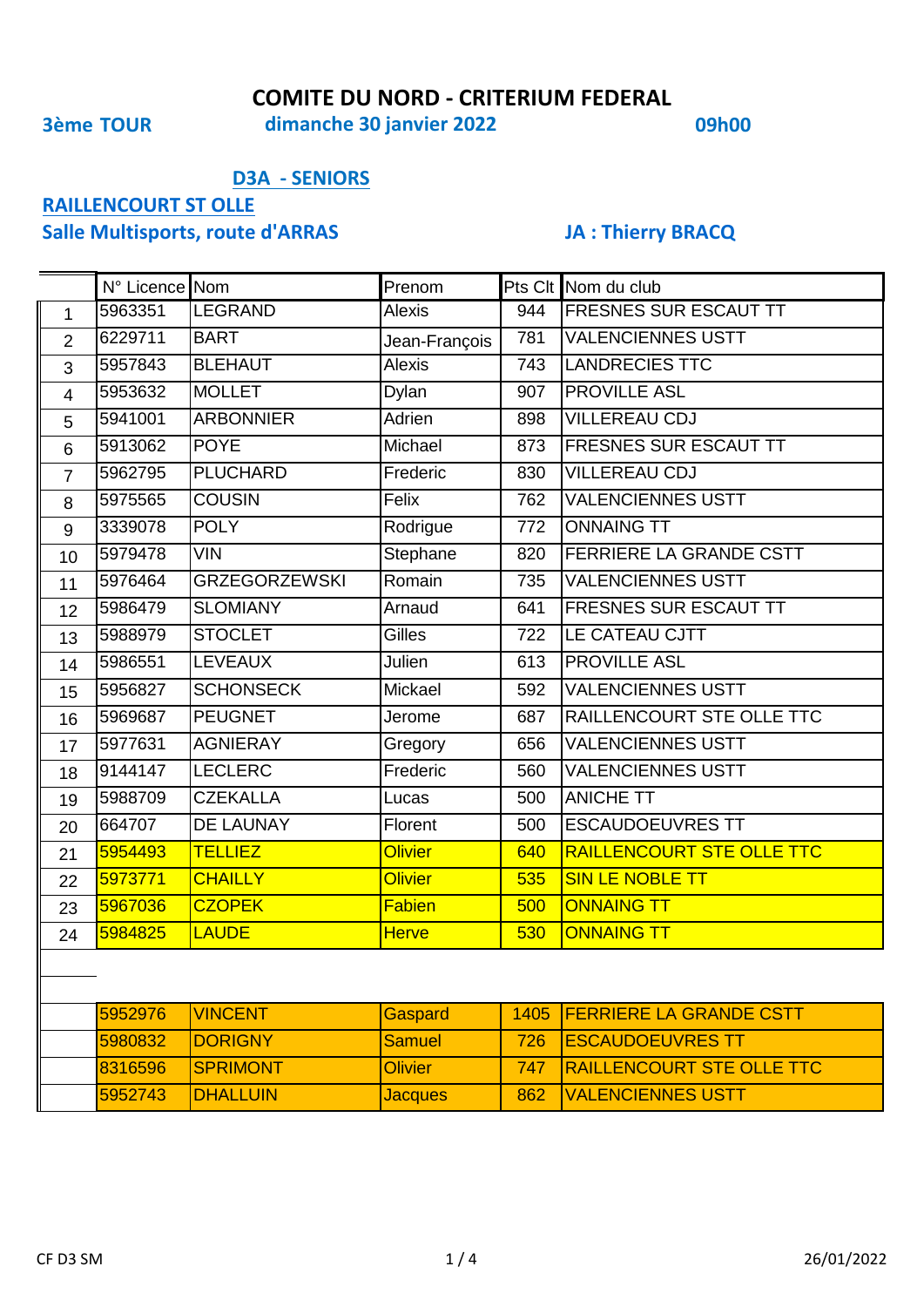**3ème TOUR 09h00 dimanche 30 janvier 2022**

### **D3B - SENIORS**

## **LYS LEZ LANNOY**

## **Salle Valérie BORZA, Rue Gambetta JA : Jacques DESCHAMPS**

|                | N° Licence Nom |                    | Prenom          |      | Pts Clt Nom du club              |
|----------------|----------------|--------------------|-----------------|------|----------------------------------|
| $\mathbf{1}$   | 5915085        | <b>CARDON</b>      | <b>Nicolas</b>  | 1049 | <b>LA MADELEINE US</b>           |
| $\overline{2}$ | 5957327        | <b>BOUCHE</b>      | <b>Benoit</b>   | 1029 | <b>COMINES PPC</b>               |
| 3              | 5979402        | <b>DEWATINE</b>    | Valentin        | 791  | <b>TOURCOING TTBS</b>            |
| $\overline{4}$ | 5983959        | <b>SAINGIER</b>    | <b>Bertrand</b> | 877  | LILLE METROPOLE TENNIS DE TABLE  |
| 5              | 5944428        | <b>DALEUX</b>      | Mickael         | 984  | <b>HEM PPC</b>                   |
| $6\phantom{1}$ | 5934398        | <b>MASTAING</b>    | David           | 932  | <b>ROUBAIX AP</b>                |
| $\overline{7}$ | 5972099        | <b>HENON</b>       | Fabien          | 893  | <b>RONCQ ULJAP</b>               |
| 8              | 5952006        | <b>FURNARI</b>     | Simon           | 856  | LEERS OMNISPORT STT              |
| 9              | 5936027        | <b>LOUNACI</b>     | Mohamed         | 850  | <b>TOURCOING JG</b>              |
| 10             | 5974654        | <b>DUBOIS</b>      | Gregory         | 848  | NEUVILLE EN FERRAIN PP           |
| 11             | 5947815        | <b>OPZYNSKI</b>    | Yacine          | 801  | <b>TOURCOING JG</b>              |
| 12             | 5986408        | <b>HAZEBROUCQ</b>  | <b>Benoit</b>   | 632  | <b>TOURCOING TTBS</b>            |
| 13             | 7863170        | <b>VINCENDET</b>   | Martin          | 725  | <b>LA MADELEINE US</b>           |
| 14             | 5931875        | <b>BONNEMAISON</b> | Kevin           | 644  | LEERS OMNISPORT STT              |
| 15             | 5982580        | <b>AYADI</b>       | Farid           | 797  | <b>TOURCOING TTBS</b>            |
| 16             | 5969858        | DE BRUYNE          | Antoine         | 663  | <b>BOUSBECQUE TT/WERVICQ SUD</b> |
| 17             | 5982021        | <b>DELGRANGE</b>   | <b>Benoit</b>   | 710  | <b>ROUBAIX AP</b>                |
| 18             | 5940356        | DE BRUYNE          | <b>Martial</b>  | 619  | <b>BOUSBECQUE TT/WERVICQ SUD</b> |
| 19             | 5982256        | <b>MARCOURT</b>    | Anthony         | 609  | <b>LA MADELEINE US</b>           |
| 20             | 5980962        | <b>SALHI</b>       | <b>Malek</b>    | 669  | <b>CROIX ASVH</b>                |
| 21             | 4215925        | <b>DECLINE</b>     | Martin          | 707  | <b>TOURCOING TTBS</b>            |
| 22             | 5984756        | <b>DUPIRE</b>      | <b>Maxime</b>   | 500  | <b>LAMBERSART CTT</b>            |
| 23             | 5961040        | <b>ROBIN</b>       | Gael            | 500  | <b>BAILLEUL TT</b>               |

| 5978146 | <b>IROSEAU</b>  | <b>Geoffrey</b> | 647 ROUBAIX AP                 |
|---------|-----------------|-----------------|--------------------------------|
| 5963079 | <b>ICABANES</b> | <b>IErwan</b>   | 691 IST ANDRE USTT             |
| 5948506 | <b>ILUCE</b>    | <b>IFabien</b>  | 1280 BOUSBECQUE TT/WERVICQ SUD |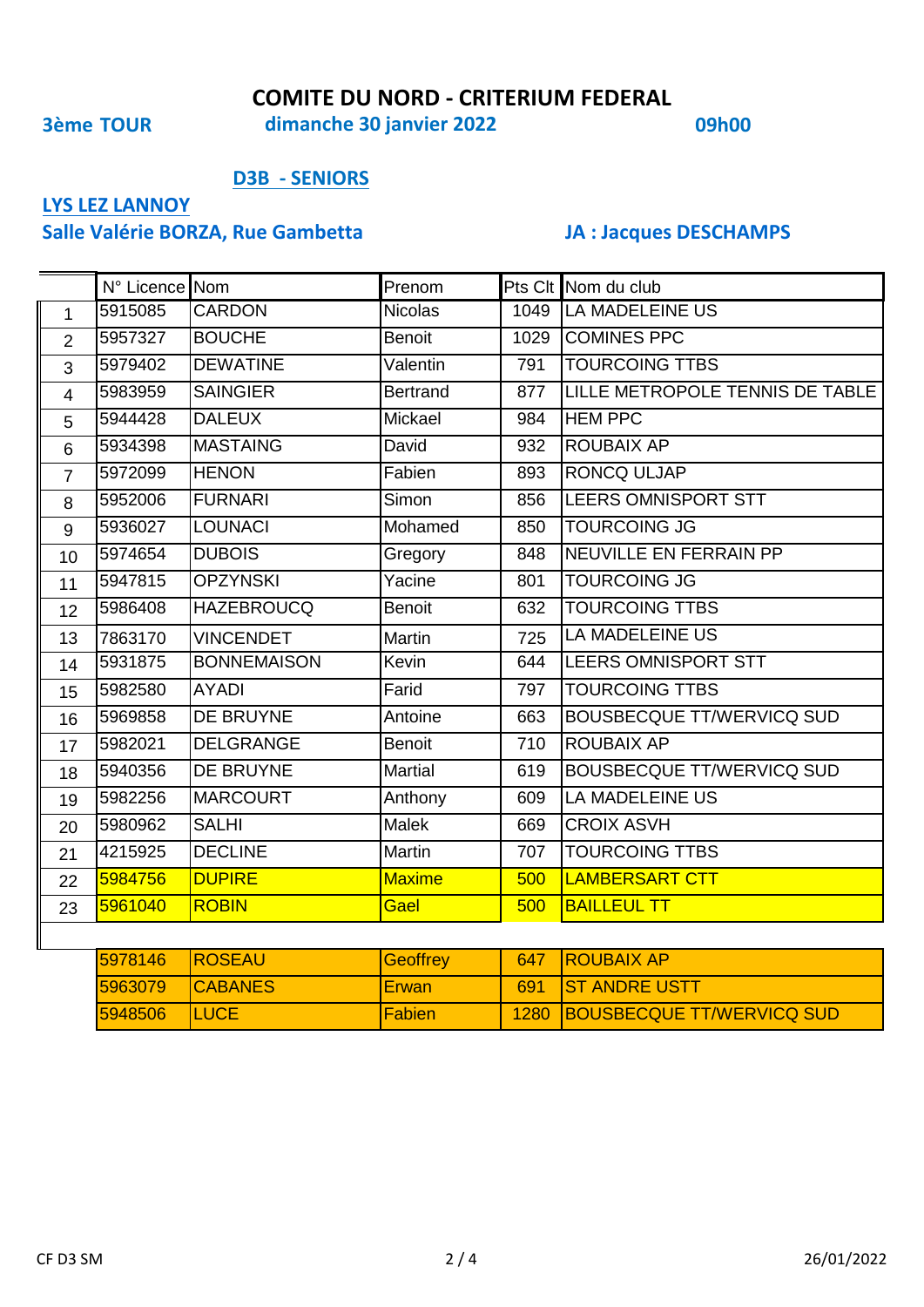**3ème TOUR 09h00 dimanche 30 janvier 2022**

### **D3C - SENIORS**

## **HAUBOURDIN**

## **Salle Bucarest, Avenue de l'Europe JA : Dider TITECA**

|                | N° Licence Nom |                   | Prenom         |     | Pts Clt Nom du club         |
|----------------|----------------|-------------------|----------------|-----|-----------------------------|
| $\mathbf{1}$   | 6225637        | <b>PEROT</b>      | <b>Mathis</b>  |     | 1082 NIEPPE TENNIS DE TABLE |
| $\overline{2}$ | 5933868        | <b>LASSUE</b>     | Florent        | 974 | <b>ARMENTIERES FJEP</b>     |
| 3              | 5957355        | <b>DEVERSENNE</b> | Sulyvan        | 794 | <b>DUNKERQUE TTAB</b>       |
| $\overline{4}$ | 5969014        | <b>PEREZ</b>      | Remy           |     | 1037 HANTAY FJEP            |
| 5              | 5922460        | <b>DOTTE</b>      | Frederic       | 859 | <b>SANTES CTT</b>           |
| 6              | 5961821        | <b>PARRET</b>     | Alexandre      |     | 1029 HAUBOURDIN CTT         |
| $\overline{7}$ | 5984284        | <b>PRIEM</b>      | Valentin       | 636 | <b>STEENBECQUE FRJEP</b>    |
| 8              | 5965883        | <b>SPODYMECK</b>  | Jerome         |     | 1023 HANTAY FJEP            |
| 9              | 5969343        | <b>LAMBEC</b>     | Theo           | 997 | LOOS SPORT TT               |
| 10             | 5949197        | <b>BILLAUT</b>    | Emmanuel       | 943 | <b>HAUBOURDIN CTT</b>       |
| 11             | 5950332        | <b>DUCHEMIN</b>   | Paul           | 894 | <b>BAILLEUL TT</b>          |
| 12             | 5985008        | <b>RATTEZ</b>     | Kevin          | 646 | <b>BAILLEUL TT</b>          |
| 13             | 5972961        | <b>BEAGUE</b>     | <b>Nicolas</b> | 713 | <b>PERENCHIES US</b>        |
| 14             | 5984056        | <b>BAILLEUL</b>   | <b>Benoit</b>  | 761 | <b>HANTAY FJEP</b>          |
| 15             | 5936175        | <b>VERSCHELDE</b> | Morgan         | 728 | <b>BRAY DUNES TT</b>        |
| 16             | 5970549        | <b>LESAGE</b>     | Christopher    | 811 | <b>MONS TT</b>              |
| 17             | 1417781        | <b>CHRETIEN</b>   | Sébastien      | 728 | LAMBERSART CTT              |
| 18             | 5951440        | <b>FOUCONNIER</b> | Vincent        | 704 | <b>HAUBOURDIN CTT</b>       |
| 19             | 5981438        | <b>DEFOSSEZ</b>   | Maxime         | 628 | <b>BAILLEUL TT</b>          |
| 20             | 5984006        | <b>DEBEUF</b>     | Damien         | 587 | QUESNOY SUR DEULE TT        |
| 21             | 5969620        | <b>RABAEY</b>     | Pascal         | 500 | <b>BRAY DUNES TT</b>        |
| 22             | 5989448        | <b>HUYGHES</b>    | Guillaume      | 512 | STEENBECQUE FRJEP           |
| 23             | 5988148        | <b>BUISSET</b>    | Rémy           | 500 | LAMBERSART CTT              |
| 24             | 5978798        | <b>BARRE</b>      | Jimmy          | 627 | <b>DUNKERQUE TTAB</b>       |